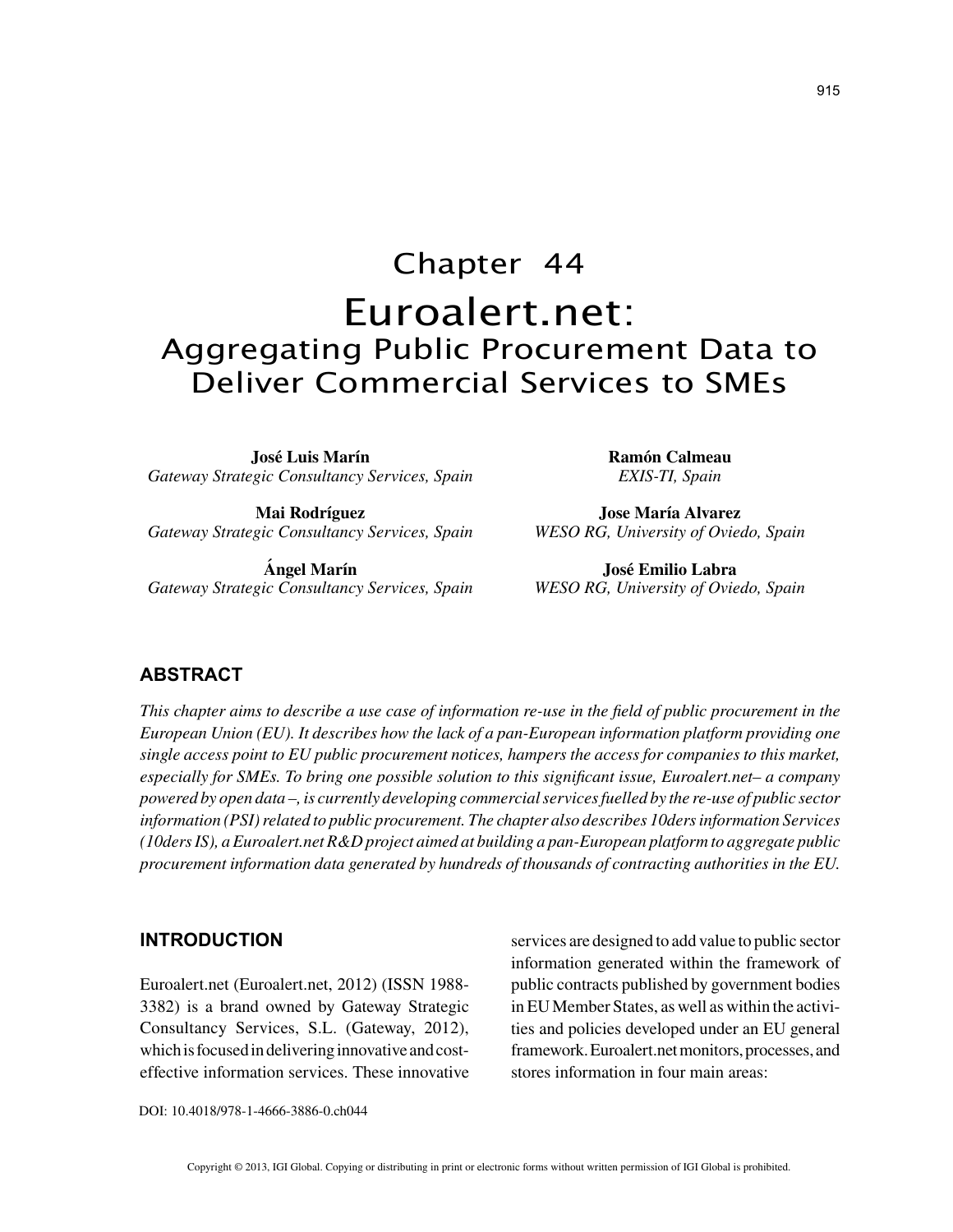- 1. News about EU Institutions activity,
- 2. EU Legislation,
- 3. EU Funding opportunities and
- 4. Public Contracts issued in EU Member States.

The use case described in this chapter is specifically focused on public procurement information which, by itself, is a big challenge to be solved in order to provide new customized services to organizations and companies across Europe. Once processed, all data about public procurement is indexed, enriched, mashed-up and repackaged to deliver products under the brand *10ders*, mainly focusing in SMEs market.

Although they might seem apparently unrelated, there are two main driving forces in this context which are crucial in order to understand why Euroalert.net decided to meet the challenge and build such a platform to contribute to a more competitive EU single market. These two elements are, on the one hand, the EU political determination to modernise and simplify public procurement rules as a way to support growth and employment (European Commission, 2011) and, on the other, the development of the European Commission Open Data Strategy (European Commission, 2011b).

# **BACKGROUND**

# **Modernising European Public Procurement Market: Situation and New Developments**

Government bodies and public administrations as a whole are the most important buyers in the European Union, since all their purchases are estimated to represent around 19% of EU Gross Domestic Product (GDP). However, the lack of a pan-European information service which would provide one single access point to this huge market of business opportunities estimated by the European Commission at more than  $\epsilon$ 2,406.98 billion in 2010 (European Commission, 2010)., is seen as a key obstacle for companies willing to get access to them, especially in the case of SMEs.

Since 2008, the European Commission has made significant efforts in order to improve European public procurement market, making it more transparent and efficient. The "Small Business Act for Europe" adopted in June 2008 (Commission of the European Communities, 2008, p. 394), already highlighted the need to make the public procurement environment more SMEs friendly and to facilitate access for these type of companies to this huge market. This target, which was one of the ten principles identified by the Commission to bring added value, create a level playing field and improve SMEs business environment; was then developed by the "European Code of Best Practices Facilitating Access by SMEs to Public Procurement Contracts" (European Commission, 2008, p. 2593).

As an important part of the European Single Market, public procurement in the European Union has been in the agenda as a way to create growth and improve competitiveness. In his Report to the President of the European Commission on a new strategy for the Single Market, ex commissioner Mario Monti (Monti, 2010), highlighted some of the problems for governments and businesses to fully enjoy the benefits of a strong public procurement single market as well as the gains that could be obtained by lowering barriers to procurement, especially by improving access to cross-border procurement. Furthermore, the role of procurement as a driver for trade has not only been advocated within the EU single market, but also at a global level. This has been the case, e.g., for the deal on the Plurilateral Government Procurement Agreement (GPA) reached within the World Trade Organization in December 2011 (World Trade Organization, 2011) and to which the EU is also signatory.

However, one particular concern within the European Union is the fact that, despite the level